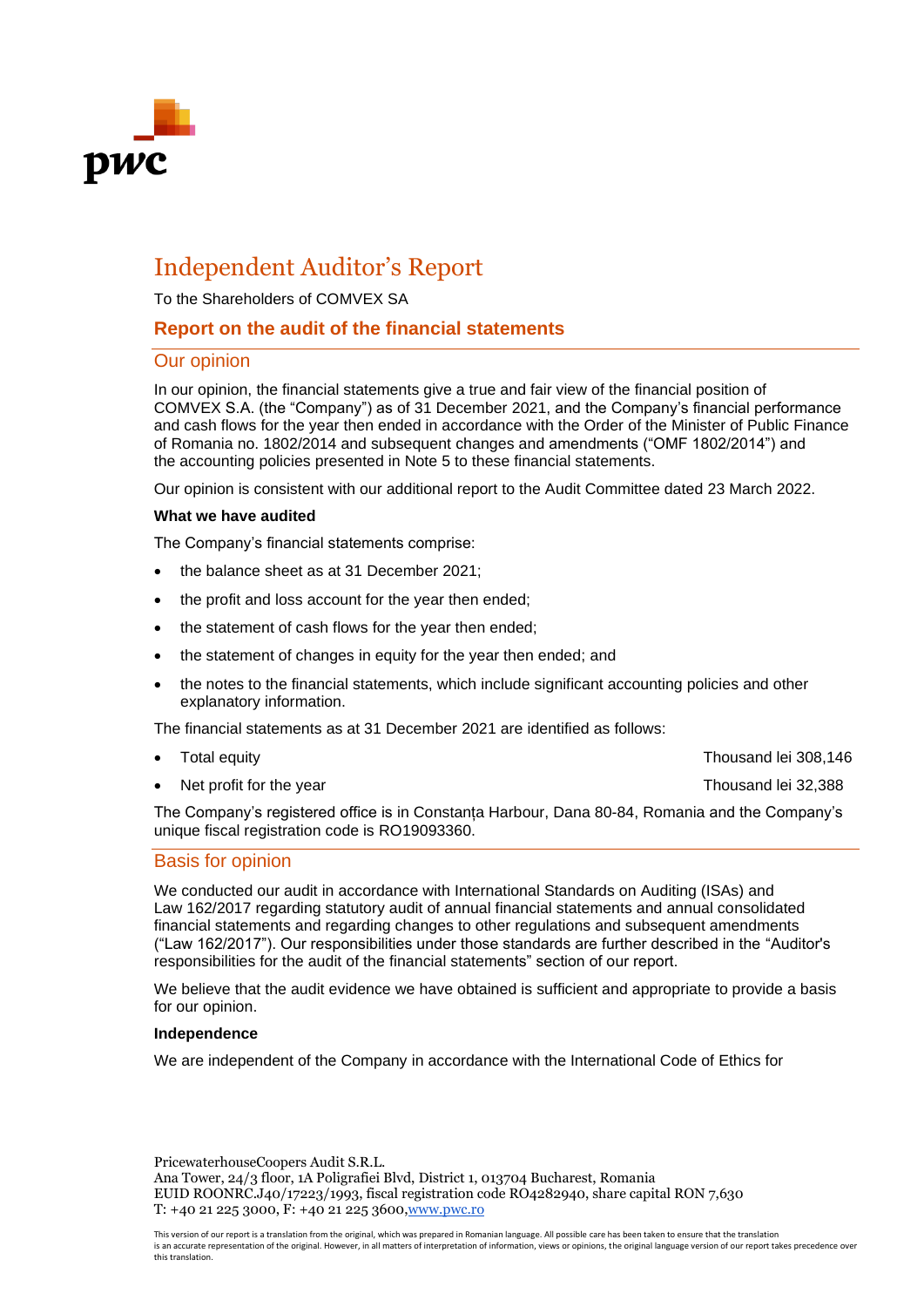

Professional Accountants (including International Independence Standards) issued by the International Ethics Standards Board for Accountants ("IESBA Code") and the ethical requirements of the Law 162/2017 that are relevant to our audit of financial statements in Romania. We have fulfilled our other ethical responsibilities in accordance with the IESBA Code and the ethical requirements of the Law 162/2017.

To the best of our knowledge and belief, we declare that no services other than audit were provided to the Company in the period from 1 December 2021 to 31 December 2021.

#### **Emphasis of matter**

We draw attention to Note 10 a) in the financial statements, which describes the uncertainty related to the outcome of the lawsuit filed against the Company by Compania Națională Administrația Porturilor Maritime Constanta (CN APM). Our opinion is not modified in respect of this matter.

### **Our audit approach**

#### **Overview**

| <b>Overall materiality:</b> | Company overall materiality is Thousand lei 3,081, which represent<br>1% of equity.   |
|-----------------------------|---------------------------------------------------------------------------------------|
| <b>Key audit matter</b>     | Measurement of inventories and property plant and equipment at<br>balance sheet date. |

As part of designing our audit, we determined materiality and assessed the risks of material misstatement in the financial statements. In particular, we considered where management made subjective judgements; for example, in respect of significant accounting estimates that involved making assumptions and considering future events that are inherently uncertain. As in all of our audits, we also addressed the risk of management override of internal controls, including among other matters, consideration of whether there was evidence of bias that represented a risk of material misstatement due to fraud.

We tailored the scope of our audit in order to perform sufficient work to enable us to provide an opinion on the financial statements as a whole, taking into account the structure of the Company, the accounting processes and controls, and the industry in which the Company operates.

#### **Materiality**

The scope of our audit was influenced by our application of materiality. An audit is designed to obtain reasonable assurance whether the financial statements are free from material misstatement. Misstatements may arise due to fraud or error. They are considered material if individually or in aggregate, they could reasonably be expected to influence the economic decisions of users taken on the basis of the financial statements.

Based on our professional judgement, we determined certain quantitative thresholds for materiality, including the overall Company materiality for the financial statements as a whole as set out in the table below. These, together with qualitative considerations, helped us to determine the scope of our audit and the nature, timing and extent of our audit procedures and to evaluate the effect of misstatements, both individually and in aggregate on the financial statements as a whole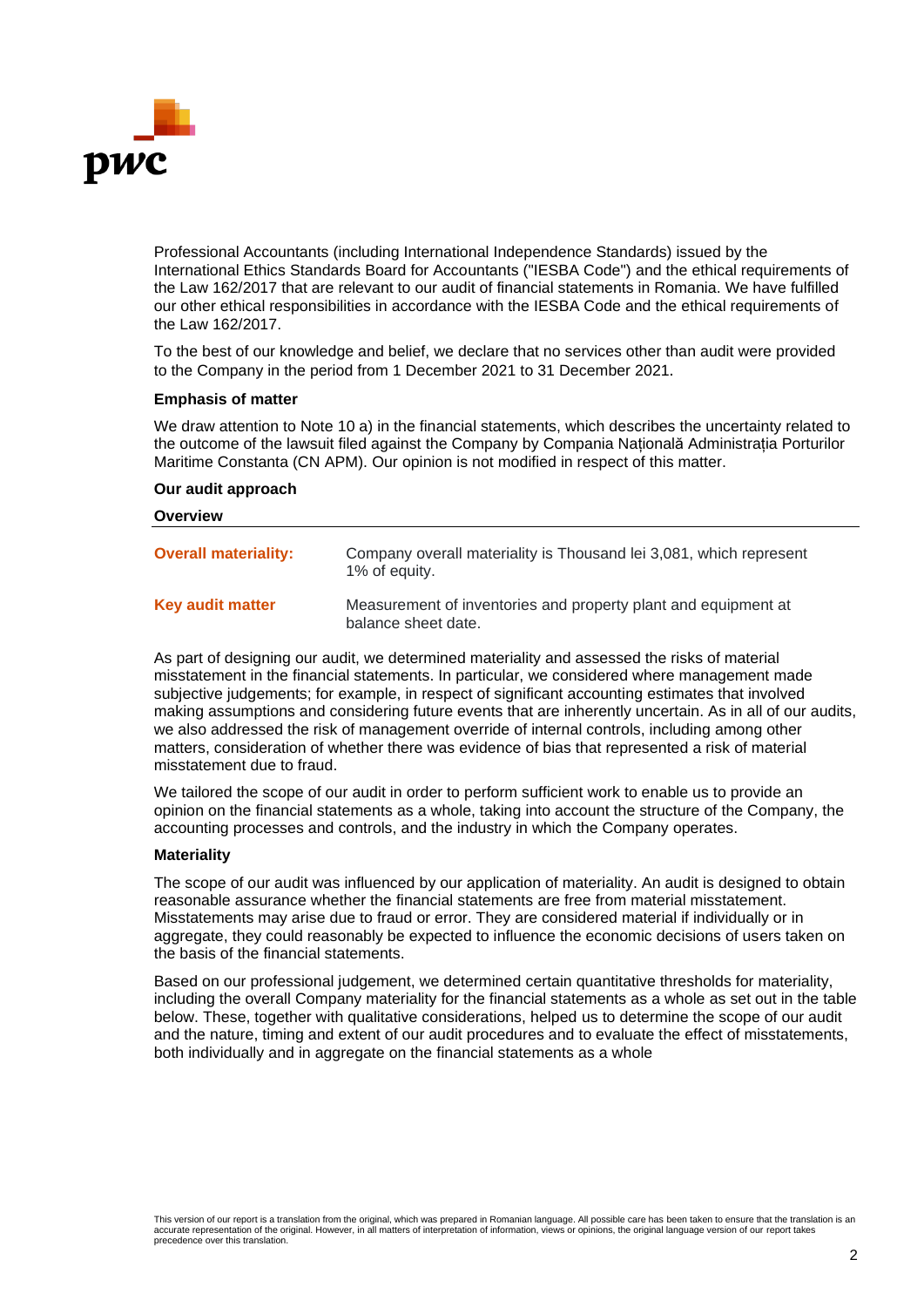

| <b>Overall Company materiality</b>                        | Thousand lei 3,081                                                                                                                                                                                                                                                                                                                                                                                                                                                         |
|-----------------------------------------------------------|----------------------------------------------------------------------------------------------------------------------------------------------------------------------------------------------------------------------------------------------------------------------------------------------------------------------------------------------------------------------------------------------------------------------------------------------------------------------------|
| How we determined it                                      | 1% of equity (net assets)                                                                                                                                                                                                                                                                                                                                                                                                                                                  |
| <b>Rationale for the materiality</b><br>benchmark applied | We chose net assets as the benchmark because, in<br>our view, it is the benchmark against which the<br>performance of the Company is most commonly<br>measured by its stakeholders, and it is a generally<br>accepted benchmark. We consider that the equity is<br>the most appropriate benchmark considering the<br>nature of the Company's activity. We chose 1 %, which<br>in our experience is an acceptable quantitative<br>materiality threshold for this benchmark. |

#### **Key audit matter**

Key audit matters are those matters that, in our professional judgment, were of most significance in our audit of the financial statements of the current period. These matters were addressed in the context of our audit of the financial statements as a whole, and in forming our opinion thereon, and we do not provide a separate opinion on these matters.

#### **Measurement of inventories and property plant and equipment at balance sheet date**

The Company has a series of tangible assets grouped based on the two activities: cereal terminal and mineral terminal, that operate with intermittence and seasonality, in strict correlation with operating inflows received from customers. As of 31 December 2021, the value of tangible fixed assets is Thousand lei 435,405, adding a value of Thousand lei 17,100 related to strategic spare parts utilized in the mineral terminal activity.

We focused on this aspect because in the yearly evaluation of potential impairment indicators related to the book values of the classes of assets, carried out in the previous periods and most recently on 31 December 2020, the Company's Management prepared plans and estimates related to the future periods, considering a series of hypothesis, on each of the two terminals, considered as separate units of "Cash Generating Units" ("CGU"). During 2021, the Company's management has assessed the extent to which the plans and estimates considered in the impairment test for

the assets related to each terminal, performed as of 31 December 2020, were met for the financial year ended 31 December 2021.

The Company's management concluded that on 31 December 2021 the Company reached the

**Key audit matter How our audit addressed the key audit matter**

> To analyse the key audit matter, our audit was based on understanding and evaluation of the operating performance of the Company for the year ended 31 December 2021 for each terminal.

In this regard, we have assessed to what extent the Company has fulfilled during the year ended 31 December 2021, the results planned in the budgets used for the valuation conducted as of 31 December 2020 on each terminal. We conclude that the planned results used in the impairment test for the year ended 31 December 2020, for the year ended 31 December 2021 have been met, which supports the recoverability of property, plant and equipment and related inventory as of 31 December 2021, without the need for an impairment test as of this date like previous year.

This version of our report is a translation from the original, which was prepared in Romanian language. All possible care has been taken to ensure that the translation is an accurate representation of the original. However, in all matters of interpretation of information, views or opinions, the original language version of our report takes precedence over this translation.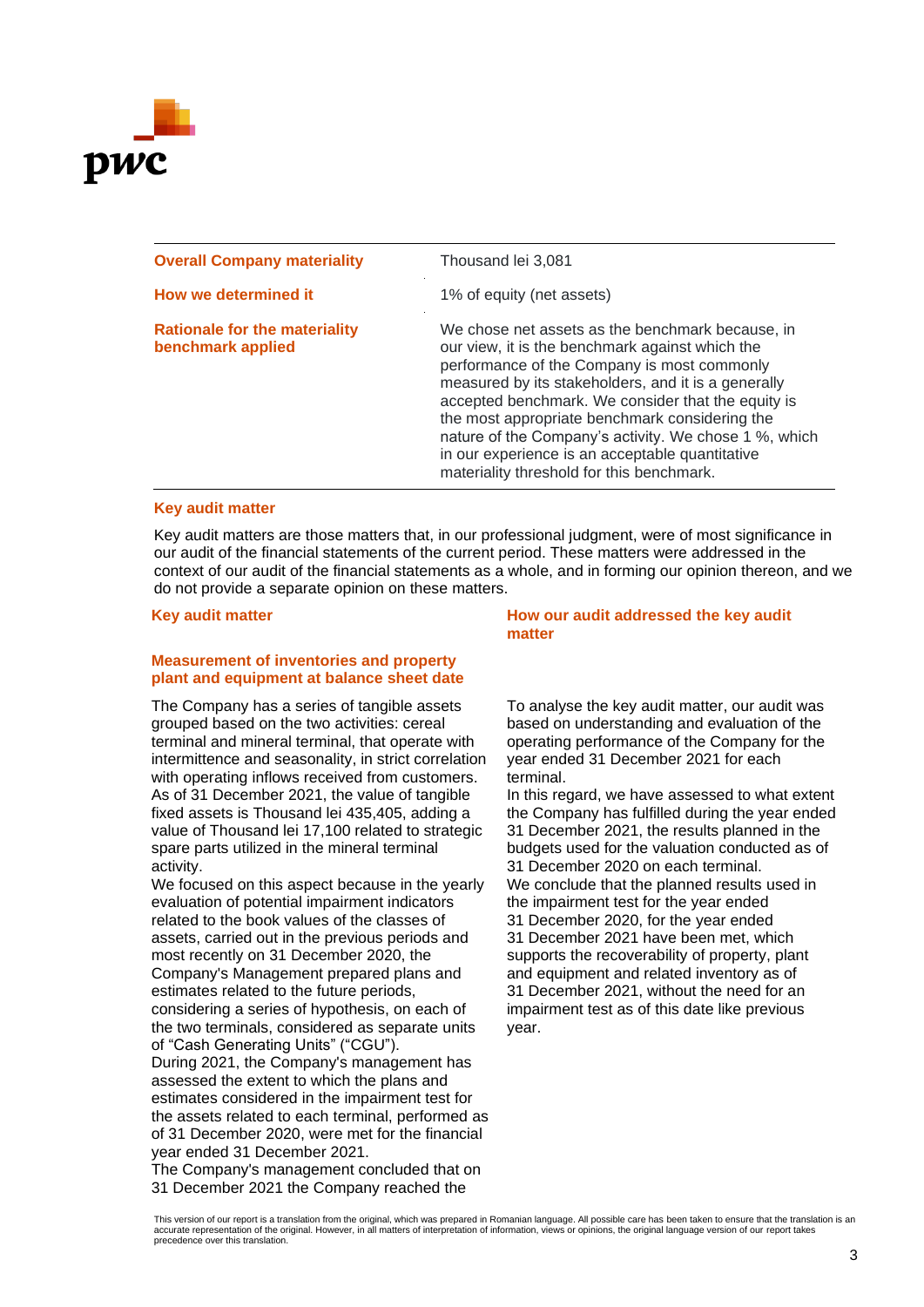

planned results for each of the two terminals (see note 5 D1 from the financial statements), and therefore concluded that a detailed valuation exercise as of 31 December 2021, similar to the previous year, is not needed.

# Reporting on other information including the Administrators' Report

The Administrators are responsible for the other information. The other information comprises the Administrators' Report, but does not include the financial statements and our auditor's report thereon.

Our opinion on the financial statements does not cover the other information, including the Administrators' Report.

In connection with our audit of the financial statements, our responsibility is to read the other information identified above and, in doing so, consider whether the other information is materially inconsistent with the financial statements or our knowledge obtained in the audit, or otherwise appears to be materially misstated.

With respect to the Administrators' Report our responsibility is to consider whether the Administrators' Report was prepared in accordance with OMF 1802/2014, articles 489 - 492.

Based on the work undertaken in the course of our audit, in our opinion:

- the information given in the Administrators' Report for the financial year for which the financial statements are prepared is consistent with the financial statements;
- the Administrators' Report has been prepared in accordance with OMF 1802/2014, articles 489 - 492.

In addition, in light of the knowledge and understanding of the entity and its environment obtained in the course of the audit, we are required to report if we have identified material misstatements in the Administrators' Report. We have nothing to report in this regard.

# Responsibilities of management and those charged with governance for the financial statements

Management is responsible for the preparation of the financial statements, that give a true and fair view in accordance with OMF 1802/2014 and with the accounting policies presented in the Note 5 to the financial statements, and for such internal control as management determines is necessary to enable the preparation of financial statements that are free from material misstatement, whether due to fraud or error. In preparing the financial statements, management is responsible for assessing the Company's ability to continue as a going concern, disclosing, as applicable, matters related to going concern and using the going concern basis of accounting unless management either intends to liquidate the Company or to cease operations, or has no realistic alternative but to do so.

Those charged with governance are responsible for overseeing the Company's financial reporting process.

# Auditor's responsibilities for the audit of the financial statements

Our objectives are to obtain reasonable assurance about whether the financial statements as a whole are free from material misstatement, whether due to fraud or error, and to issue an auditor's report that includes our opinion. Reasonable assurance is a high level of assurance, but is not a guarantee that an audit conducted in accordance with ISAs will always detect a material misstatement when it exists. Misstatements can arise from fraud or error and are considered material if, individually or in the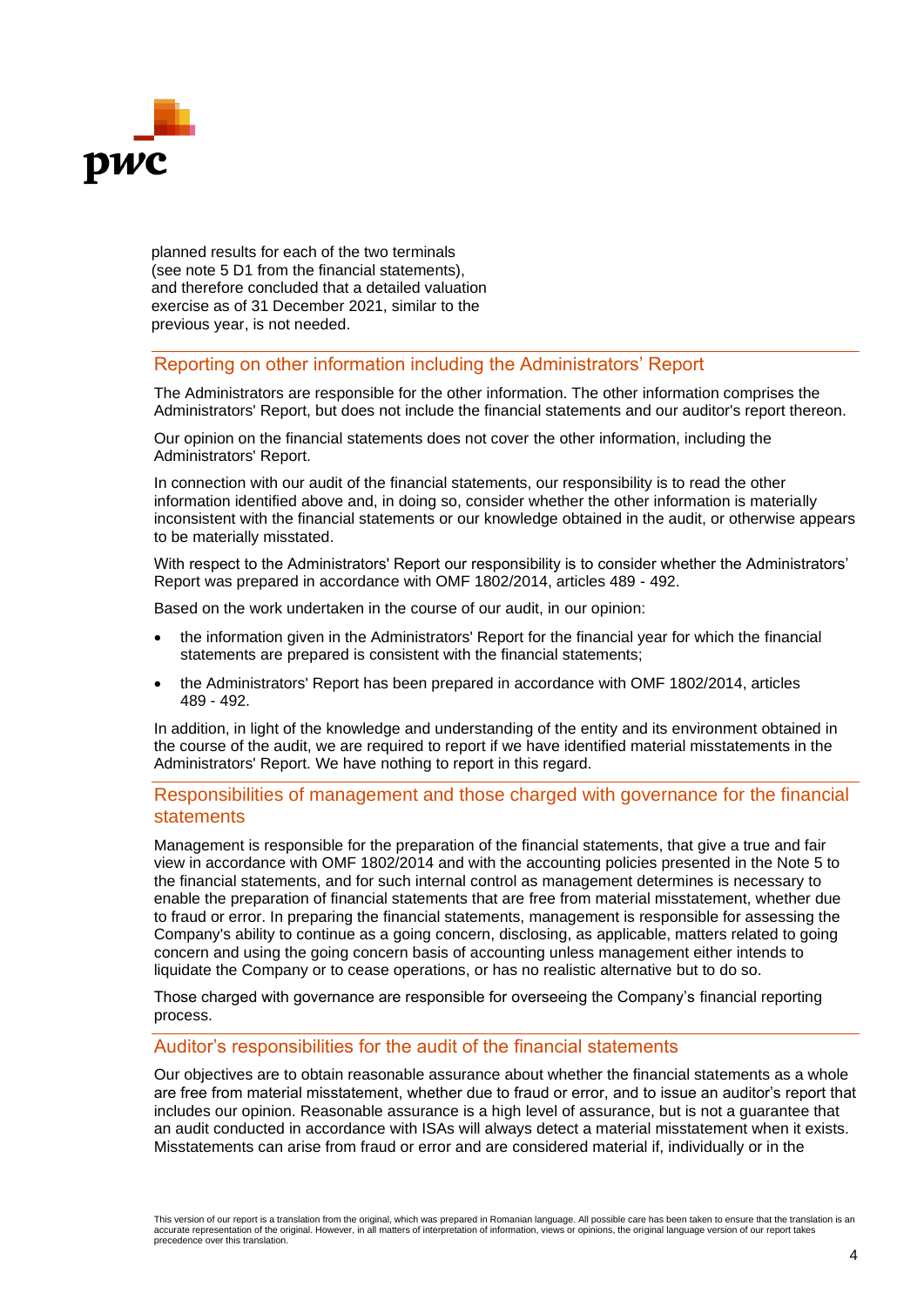

aggregate, they could reasonably be expected to influence the economic decisions of users taken on the basis of these financial statements.

As part of an audit in accordance with ISAs, we exercise professional judgment and maintain professional scepticism throughout the audit. We also:

- Identify and assess the risks of material misstatement of the financial statements, whether due to fraud or error, design and perform audit procedures responsive to those risks, and obtain audit evidence that is sufficient and appropriate to provide a basis for our opinion. The risk of not detecting a material misstatement resulting from fraud is higher than for one resulting from error, as fraud may involve collusion, forgery, intentional omissions, misrepresentations, or the override of internal control.
- Obtain an understanding of internal control relevant to the audit in order to design audit procedures that are appropriate in the circumstances, but not for the purpose of expressing an opinion on the effectiveness of the Company's internal control.
- Evaluate the appropriateness of accounting policies used and the reasonableness of accounting estimates and related disclosures made by management.
- Conclude on the appropriateness of management's use of the going concern basis of accounting and, based on the audit evidence obtained, whether a material uncertainty exists related to events or conditions that may cast significant doubt on the Company's ability to continue as a going concern. If we conclude that a material uncertainty exists, we are required to draw attention in our auditor's report to the related disclosures in the financial statements or, if such disclosures are inadequate, to modify our opinion. Our conclusions are based on the audit evidence obtained up to the date of our auditor's report. However, future events or conditions may cause the Company to cease to continue as a going concern.
- Evaluate the overall presentation, structure and content of the financial statements, including the disclosures, and whether the financial statements represent the underlying transactions and events in a manner that achieves fair presentation.

We communicate with those charged with governance regarding, among other matters, the planned scope and timing of the audit and significant audit findings, including any significant deficiencies in internal control that we identify during our audit.

We also provide those charged with governance with a statement that we have complied with relevant ethical requirements regarding independence, and to communicate with them all relationships and other matters that may reasonably be thought to bear on our independence, and where applicable, actions taken to eliminate threats or safeguards applied.

From the matters communicated with those charged with governance, we determine those matters that were of most significance in the audit of the financial statements of the current period and are therefore the key audit matters. We describe these matters in our auditor's report unless law or